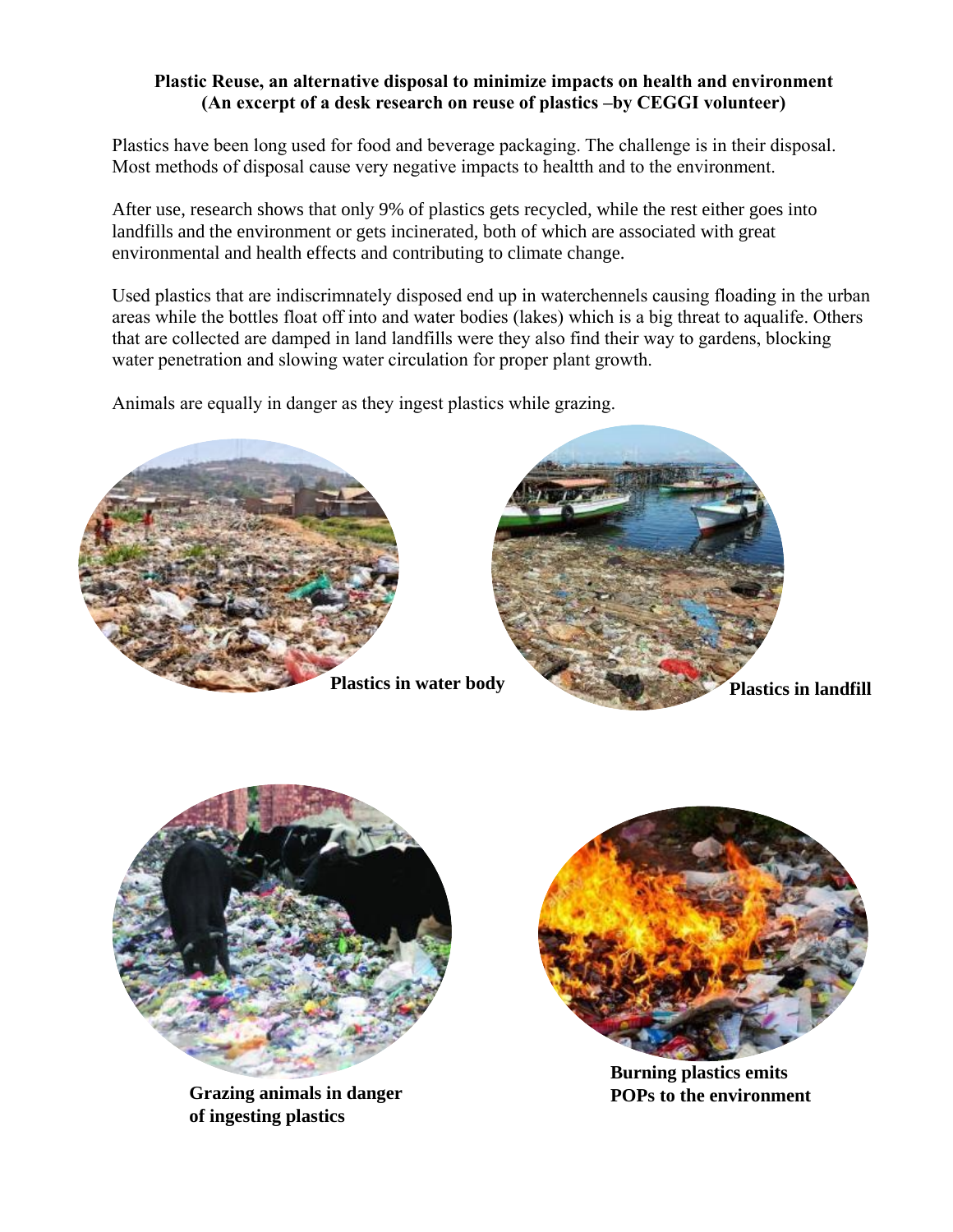### **BURNING PLASTICS IS NOT HEALTHY**

Burning plastics releases persistent organic pollutants (POPs) that are harmful to health and to the environment.

The released gases are also known to cause skin rashes, respiratory complication, effects on the nervous system causing headaches, fatigue, weakness, and depression, immune diseases, increased risk of heart diseases, cancer, impact on reproductive and development system.

### **Plastic Bottle Reuse**

People are now getting innovative and devising positive methods to reuse plastics without causing any environmental or health damages. The plastic bottle house and the plastic garden nursery bed are some of the simple methods to reuse plastics.

#### **Plastic Bottle House**

Plastic bottles are filled and compacted with soil or any other non-degradable waste. These are assembelled as building blocks for the house. The bond between the bottles can be of mud to minimize the cost.



## **ADVANTAGES OF PLASTIC BOTTLE HOUSES**

- Low cost, easy to use, and re-usable
- Non-brittle, cooling absorbs abrupt shock loads and fire
- Bottle houses are now raising awareness to the public on the alternative methods of reusing plastics
- It is creating employment for many including the youth and street children since it does not require much skills